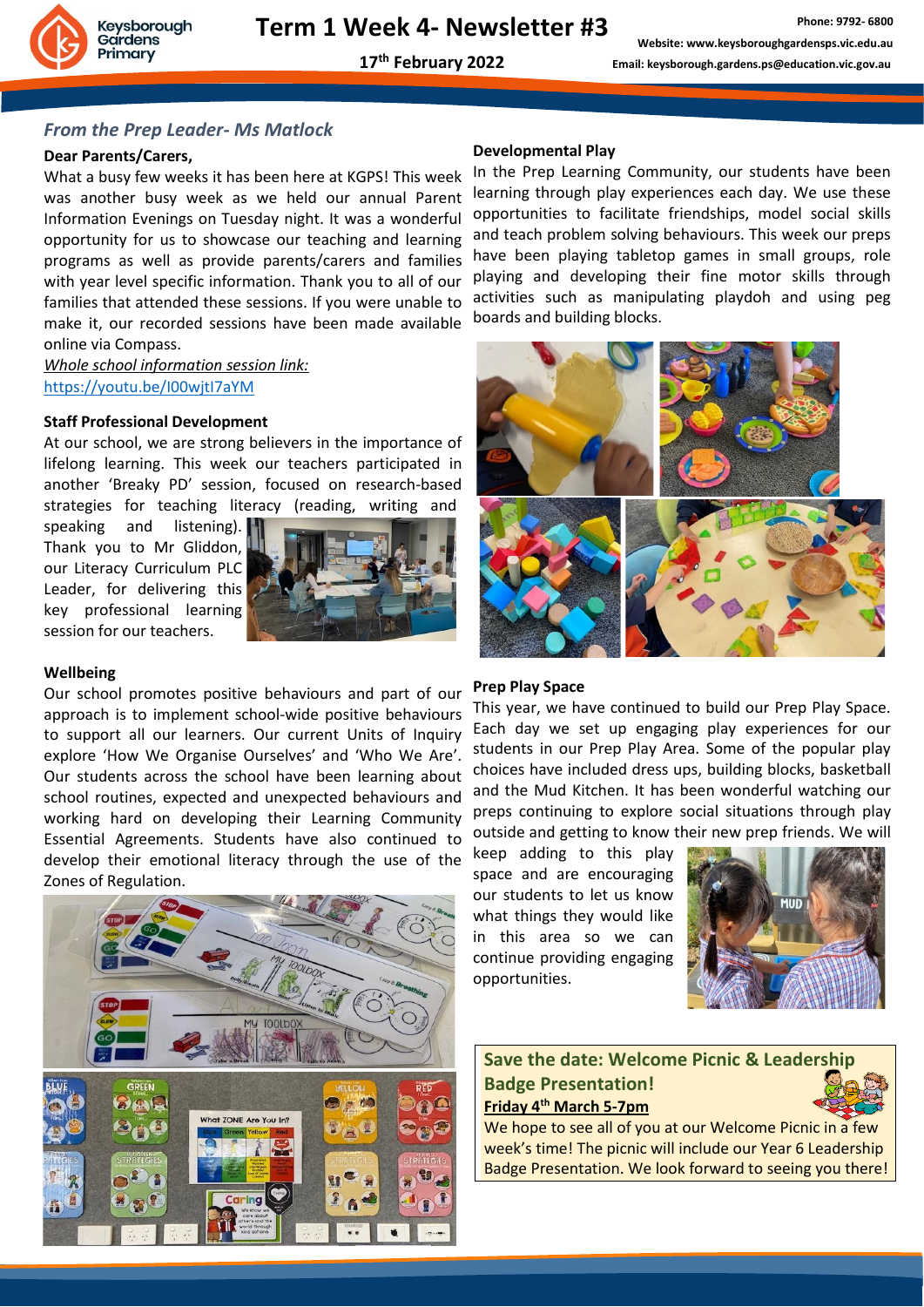

# **Term 1 Week 4- Newsletter #3**

**17 th February 2022**



To ensure the **Kiss and Go** runs effectively and to abide by local laws please do not leave your car unattended in the Kiss and Go zone. Thank you for your cooperation.



# **Congratulations to the STUDENTS OF THE WEEK!**

- Harper Skeggs
- Ethan Lim
- Camila Sakaci
- Alex Pham
- Chenuk Desilva
- Nahyura Talagala
- Jacob Zhu
- Mahimna Patel
- Mariana Chour
- Amani Ahamed
- Elena Guov
- Vivaan Srivastava
- Felyssiah Tao
- Isabella Duong
- Lavinia Kolar
- Bailey Crawford
- Jamie Nguyen
- Joshua Chen
- Ethan Peng

| <b>DIARY DATES 2022</b>                              |       |                                                                                  |
|------------------------------------------------------|-------|----------------------------------------------------------------------------------|
| <b>February 2022</b>                                 |       |                                                                                  |
| Friday 18th                                          | Wk4   | Assembly 2:55pm (via Webex)                                                      |
| Wednesday 23rd                                       | Wk 5  | Prep Assessments                                                                 |
| Friday 25th                                          | Wk 5  | Assembly 2:55pm (via Webex)                                                      |
| Monday 28th                                          | Wk 6  | <b>Preps starting full week</b>                                                  |
| <b>March 2022</b>                                    |       |                                                                                  |
| Friday 4th                                           | Wk 6  | Assembly 2:55pm (via Webex)<br>Welcome Picnic & Leadership Badge<br>Presentation |
| Thursday 10th                                        | Wk 7  | Curriculum Day- no school                                                        |
| Friday 11 <sup>th</sup>                              | Wk 7  | Curriculum Day- no school                                                        |
| Monday 14th                                          | Wk8   | Labour Day Holiday- no school                                                    |
| Tuesday 15th                                         | Wk8   | Yr 1 Excursion (Cranbourne Botanical)                                            |
| Wednesday 16th                                       | Wk 8  | School Council 5:15pm                                                            |
| Friday 18th                                          | Wk 8  | Assembly 2:55pm (via Webex)                                                      |
| Monday 21st                                          | Wk 9  | Harmony Day                                                                      |
| Wednesday 23rd                                       | Wk 9  | Yr 3/4 Camp Gundiwindi (Wed-Fri)                                                 |
| Friday 25th                                          | Wk 9  | Assembly 2:55pm (via Webex)                                                      |
| <b>April 2022</b>                                    |       |                                                                                  |
| Friday 1st                                           | Wk 10 | Assembly 2:55pm (via Webex)                                                      |
| Wednesday 6th                                        | Wk 11 | <b>School Photos</b>                                                             |
| Friday 8th                                           | Wk 11 | Last day of Term 1- (3:30pm finish)<br>Assembly 2:55pm (via Webex)               |
| Assembly every Friday at 2:55pm (currently via Webex |       |                                                                                  |

**until further notice)**



## **A Big Thank You to:**

**Pawlovski** family- for treating our staff with yummy baked muffins and for donating 'Koh' cleaning products to the school.

**Mr Gammon**- thank you for organising the video for the Curriculum Information Night.

## **Book Club Issue 1**



Orders due by: Friday 18<sup>th</sup> February *scholastic.com.au/LOOP*

Our school receives rewards of FREE books and learning resources for all purchases made through Scholastic Book Club by families! Please keep this mind for when you are purchasing books or other resources for your children! The best gift any parent can give a child is the love of books and the joy and benefits of independent reading for fun. Children who read at home, or are read to, have a head start on reading success in school. Happy reading!